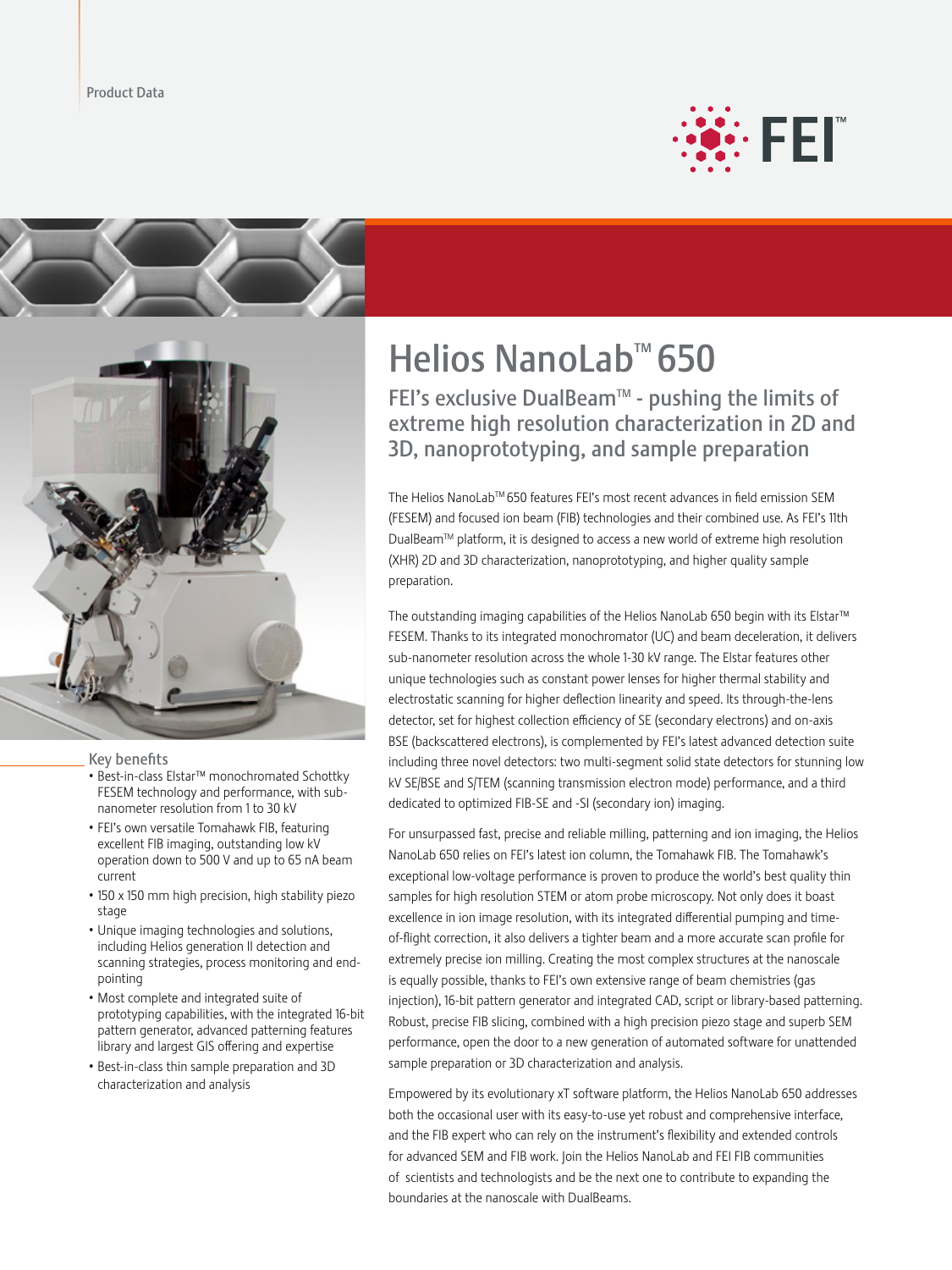## Essential specifications

## Elstar XHR immersion lens FESEM column

- • Elstar electron gun with:
	- Schottky thermal field emitter
	- Hot-swap capability
	- UC technology (monochromator)
- • 60 degree dual objective lens with pole piece protection
- Heated objective apertures
- • Electrostatic scanning
- • ConstantPower™ lens technology
- • Beam deceleration with stage bias from -50 V to -4 kV

### Tomahawk ion column

- • Superior high current performance, with
	- up to 60  $A/cm<sup>2</sup>$  beam current density
	- up to 65 nA max beam current
- • Lowest voltage (500 V) for ultimate sample preparation quality
- • 2-stage differential pumping
- • Time-of-flight (TOF) correction
- • 15 apertures

#### Source lifetime

- • Electron source: 12 month lifetime
- • Ion source: 1,000 hours guaranteed

### Electron beam resolution @ optimum WD

- 0.8 nm at 30 kV (STEM)
- 0.8 nm at 15 kV
- 0.8 nm at 2 kV
- 0.9 nm at 1 kV
- 1.5 nm at 200 V

## Electron beam resolution @ coincident point

- 0.8 nm at 15 kV
- 0.9 nm at 5 kV
- 1.2 nm at 1 kV

### Ion beam resolution @ coincident point

- • 4.5 nm at 30 kV using preferred statistical method
- • 2.5 nm at 30 kV using selective edge method

### Maximum horizontal field width

- • E-beam: 2.3 mm at beam coincident point (WD 4 mm)
- • I-beam: 1.0 mm at 5 kV at beam coincidence point

## Landing voltage range

- • E-beam: 50 V 30 kV
- • I-beam: 500 V 30 kV

#### Probe current

- • E-beam: 0.6 pA up to 26 nA
- $\cdot$  I-beam: 1 pA 65 nA (15 position aperture strip)

#### High precision 5-axes motorized stage

- • XY: 150 mm, piezo-driven
- • Z: 10 mm motorized
- T:  $-10^{\circ}$  to  $+60^{\circ}$
- • R: n x 360° (endless), piezo-driven
- Tilt accuracy (between 50 $^{\circ}$  to 54 $^{\circ}$ ): 0.1 $^{\circ}$
- • X,Y repeatability: 1.0 µm

#### **Detectors**

- • Elstar in-lens SE detector (TLD-SE)
- • Elstar in-lens BSE detector (TLD-BSE)
- • Everhart-Thornley SE detector (ETD)
- IR camera for viewing sample/column
- • Door-mounted NavCam\*
- High performance SE and SI (secondary ion) detector (ICE)\*
- • Retractable low voltage, high contrast solid-state electron detector (DBS)\*
- • Retractable STEM detector with BF/DF/ HAADF segments\*
- • Integrated beam current measurement

## Vacuum system

## • 1 x 210 l/s TMP

- 1 x PVP (dry pump)
- 4 x IGP (total for electron column and ion column)
- Chamber vacuum:  $< 2.6*10^{-6}$  mbar (after 24 h pumping)

### Chamber

- • E- and I-beam coincidence point at analytical WD (4 mm SEM)
- • Angle between electron and ion columns: 52°

#### Sample size

- • Maximum size: 150 mm diameter with full rotation (larger samples possible with limited rotation)
- • Maximum clearance between stage and coincidence point: 55 mm
- • Weight: max. 500 g (including the sample holder)

### Sample holders

- • Single stub mount, mounts directly onto stage
- • Vise Specimen Holder to clamp irregular, large or heavy specimens to the specimen stage\*
- Universal Mounting Base (UMB) for stable, flexible mounting of many combinations of samples and holders such as flat and pretilt stubs, and row holders for TEM grids\*
- Various wafer and custom holder(s) available by request\*

### Image processor

- Dwell time range from 0.025 to 25,000 µs/ pixel
- • Up to 4096 x 3536 pixels
- File type: TIFF (8, 16, 24-bit), BMP or JPEG standard
- • Single frame or 4-quad image display
- • SmartSCAN™ (256 frame average or integration, line integration and averaging, interlaced scanning)

### System control

- • 32-bit GUI with *Windows®XP*, keyboard, optical mouse
- Two 19 inch LCD displays, SVGA 1280 x 1024
- MagicSwitch™ (software controlled switchbox)
- loystick\*
- Multifunctional control panel\*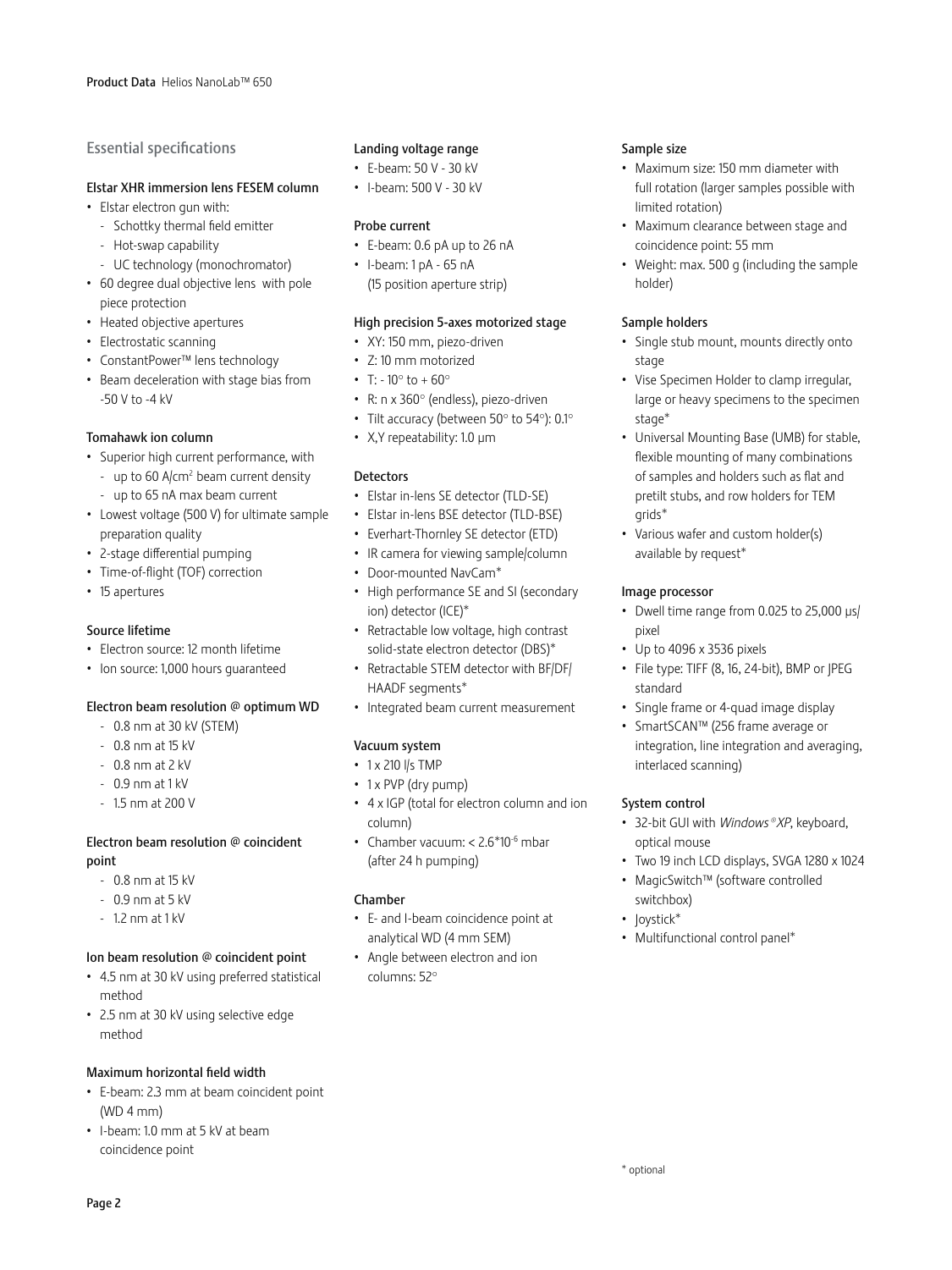### Supporting software

- • 'Beam per quad' graphical user interface concept, with up to 4 simultaneously active quads
- • FEI SPI™, iSPI™, iRTM™ and FIB immersion mode for advanced, real-time process monitoring and endpointing
- • 'Drift Compensated Frame Integration (DCFI)
- Patterns supported: lines, rectangles, polygons, circles, donut, cross-section and cleaning cross-section
- Image registration
- • Directly imported BMP file or streamfile for 3D milling and deposition
- Material file support for 'minimum loop time', beam tuning and independent overlaps

### Common accessories

- • Gas Injection System: up to 5 units for enhanced etch or deposition (other accessories may limit number of GIS available)
- • GIS Beam chemistry options
	- Platinum deposition
	- Tungsten deposition
	- Carbon deposition
	- Insulator deposition II
	- Gold deposition
	- Enhanced Etch™ (iodine, patented)
	- $\,$  Insulator enhanced etch (XeF $_{_2}$ )
	- Delineation Etch™ (patented)
	- Selective Carbon Mill (patented)
- Empty crucibles for FEI approved user supplied materials
- • *in situ* sample lift-out system (Omniprobe™ 100.7, AutoProbe or other manipulators)
- • Charge Neutralizer
- • Integrated Fast Beam Blanker
- EDS: integration kit (EDAX/Oxford Instruments) and options
- QuickLoader™: loadlock for fast sample transfer

## • Exclusive cryo solution for DualBeam

- FEI/ Quorum PP2000T for universal cryo preparation and cryo stage
- FEI / Quorum CryoMAT for material science cryo applications
- • FEI acoustic enclosure

## Consumables (partial list)

- • Replacement Ga-ion source
- • Replacement Schottky electron source module
- • Aperture strips for electron and ion columns
- • Gas Injection System crucible

## Software options

- • AutoFIB™ package for macro and script based DualBeam automation
- • AutoTEM™ wizard automated sample preparation with section wizard
- GDSTODB™ and NanoBuilder™ respectively basic and advanced FEI proprietary CAD based (GDSII) solutions for FIB and beam deposition optimized nanoprototyping of complex structures
- • *AutoSlice and View*™ automated sequential mill and view to collect series of slice images for 3D reconstruction
- • EBS3™ automated sequential mill and acquire EBSD maps to collect series of texture or orientation maps for 3D reconstruction
- • EDS3™ automated sequential mill and acquire EDS data to collect series of chemical maps for 3D reconstruction
- 3D reconstruction software
- Knights Technology CAD navigation
- • Web enabled data archive software
- • Image analysis software

## Warranty and training

- 1 year warranty
- • Choice of service maintenance contracts
- Choice of operation  $/$  application training contracts

#### Installation requirements

- *[Refer to preinstall guide for detailed data]*
- • Power:
	- voltage 230 V (+ 6 %, 10 %), - frequency 50 or 60 Hz  $(\pm 1\%)$
- • Power consumption: < 3.0 kVA for basic microscope
- Earth resistance: < 0.1  $\Omega$
- • Environment:
	- temperature 20  $\degree$ C  $\pm$  3  $\degree$ C.
	- relative humidity below 80 % RH,
	- stray AC magnetic fields:< 100 nT a-synchronous, < 300 nT synchronous for line times > 20 ms (50 Hz mains) or > 17 ms (60 Hz mains)
- • Door width: 120 cm
- • Weight: column console 850 kg
- Dry nitrogen:
- system (0.7 to 0.8 bar, max 10  $\frac{1}{\text{min}}$ during vent);
- dry pump (1.0 bar, 2 l/min)
- • Compressed air 4 to 6 bar clean, dry and oil-free
- System chiller
- • Acoustics guidelines: < 50 dBC (no acoustic enclosure) < 65 dBC (with acoustic enclosure present) (site survey required as acoustic spectrum relevant)
- Floor vibrations: site survey required as floor spectrum relevant
- • Vibration isolation table available as option

### Documentation and support

- On-line help
- • Prepared for RAPID™ (remote diagnostic support)
- • Free access to FEI for owners on-line resources
- • Free membership in the FEI FIB User Club